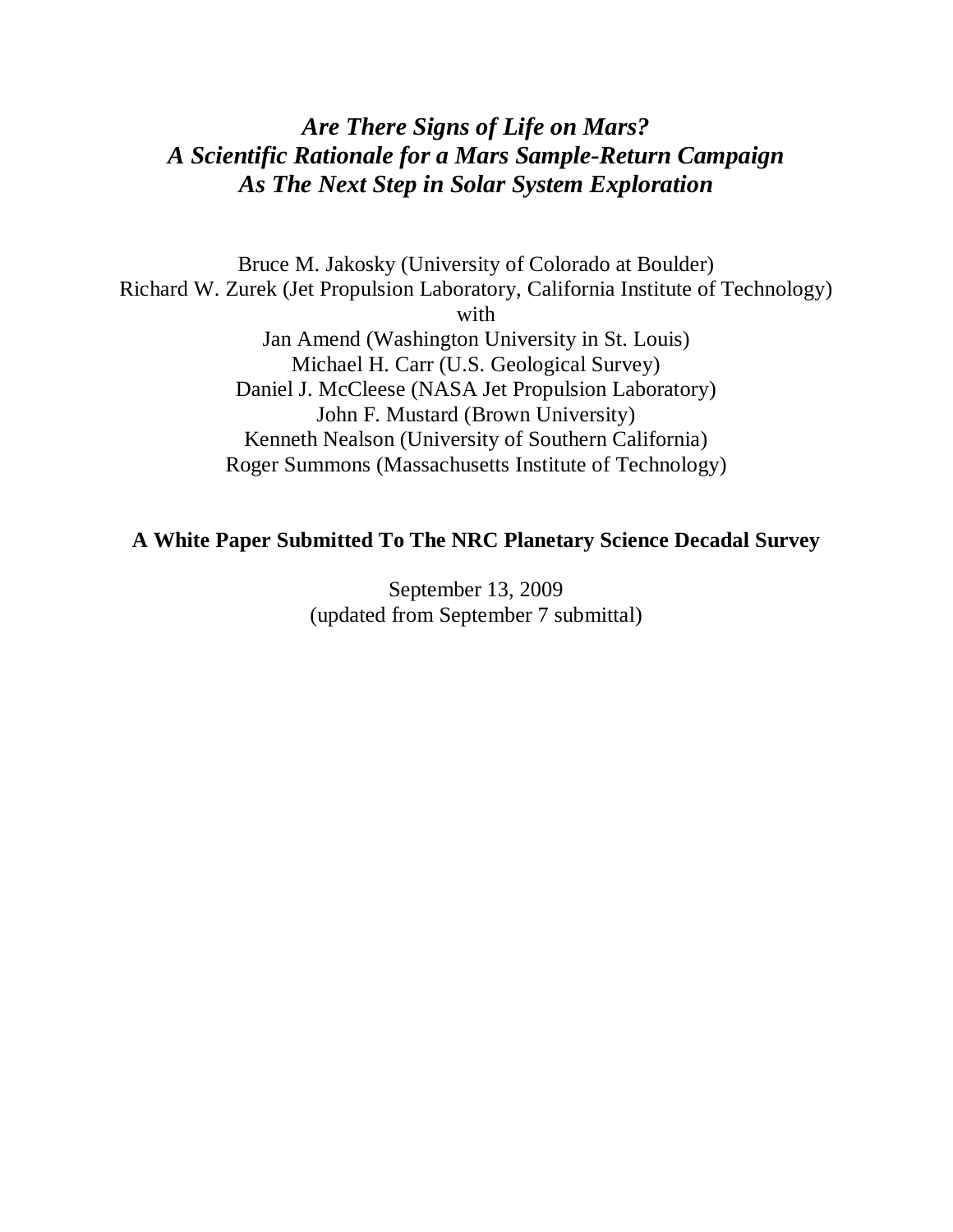#### **Compelling Reasons To Explore Mars**

There are three compelling reasons for having a vigorous program to explore Mars: Mars has clear potential for biological activity, it has a well-preserved record of climate and geologic evolution, and it is accessible enough that a series of spacecraft missions could be used to systematically address some of the most important questions in solar-system science.

Conditions on Mars, particularly early in its history, were conducive to prebiotic chemistry and potentially to an origin and the continued evolution of life. It meets, or has met in the past, all of the requirements that are thought to be necessary for an origin of life or for life's continued existence.

Mars has preserved physical records of its early environment. This means that records of geologic history and climate change, as well as of possible prebiotic and biotic processes, throughout its history are accessible. Thus, there is a means to address questions about whether life ever existed on Mars, about planetary evolution processes, and about the potential coupling between biological and geological history.

Mars is accessible. Its atmosphere, surface, and interior can be explored from orbit and from the surface. Frequent launch opportunities provide the means to take a step-by-step approach to even the most challenging questions, as well as the means to respond relatively quickly to new discoveries. We also have seen the tremendous value of having an infrastructure (i.e., orbital assets for relay, critical event coverage, and site reconnaissance) in place at Mars as a means of enhancing the quantity and quality of returned data.

This combination of biological potential, of a well-preserved record of planetary evolution, and of ready access for exploration makes Mars a unique place in our solar system. Progress on issues that are important to both the science community and the public could be made more readily at Mars than anywhere else in the solar system.

#### **Substantial Progress Enables The Next Steps**

The science-driven approach of "follow the water" and the existence of a program emphasizing Mars exploration have allowed us to make substantial progress over the last two decades toward understanding the key disciplines at Mars — life, climate, geology, and preparation for human exploration.

This approach has included orbiters that were increasingly able to identify sites containing morphological and mineralogical evidence for water-related materials and processes. It includes surface vehicles of increasing capability that have now explored four sites at which water and ice have played important roles in shaping the surface (with a fifth site to be explored by MSL). This combination of global, regional, and local exploration has led us to a broad understanding of the history of water and of its relationship to the evolution of surface materials.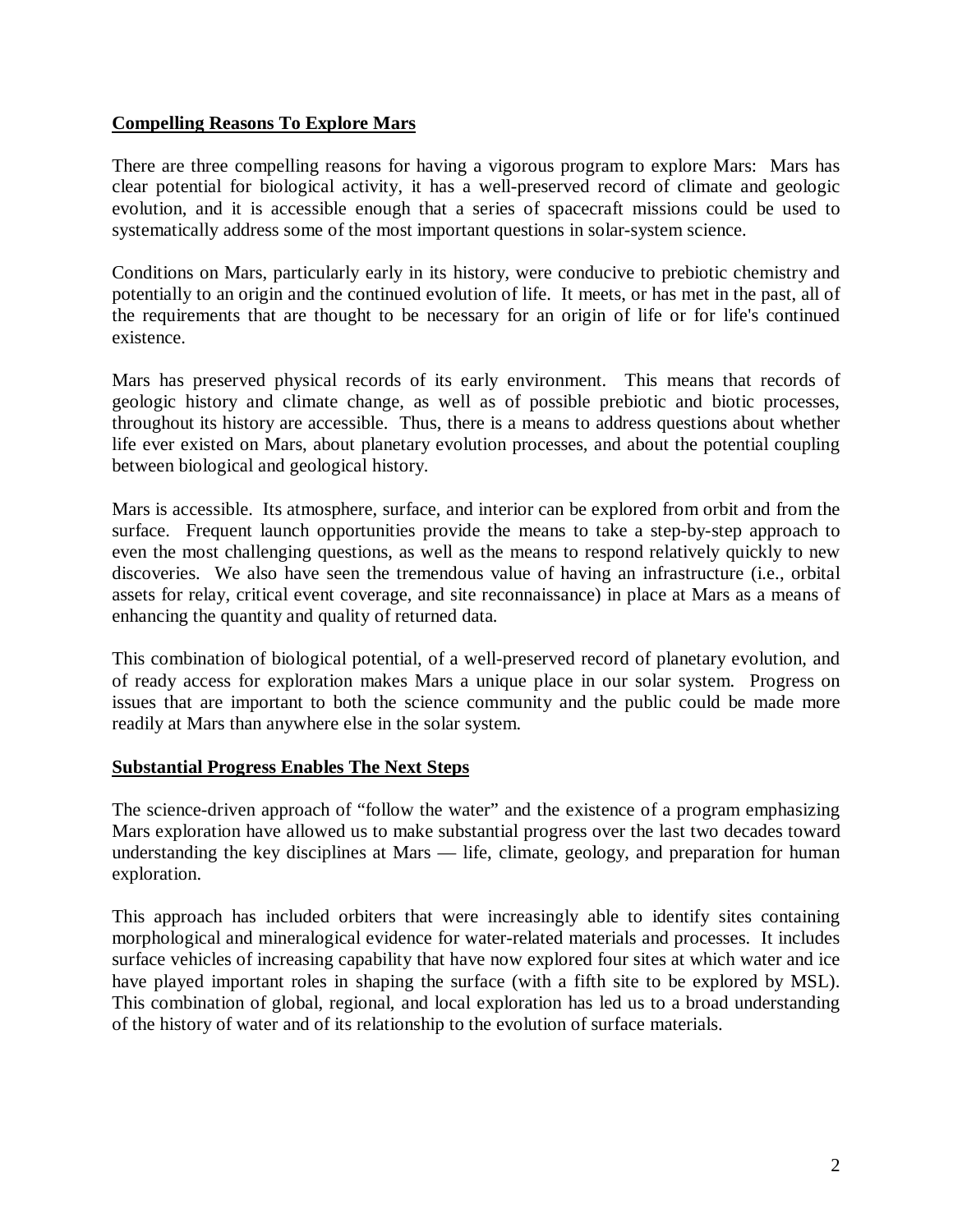The evidence for water having had a complex history is unambiguous and makes Mars a possible abode for life. The highest-priority science questions for Mars now relate to habitability of Mars through time and thus to whether there ever was life on the planet.

#### **Sample Return As The Next Step In Mars' Astrobiological Exploration**

A definitive answer to whether there is or has been life on Mars or, if not, why not, can only be done rigorously through the analysis *of carefully selected samples returned* from one or more well-characterized, high-priority sites.

It is exceedingly difficult to address these questions *in situ* due to the limited measurements possible in even a series of landed missions. On an *in situ* mission, only an extremely limited set of experiments can be performed, based on the difficulty of packaging cutting-edge analytical tools for spacecraft and on the limited payload capacity of a lander or rover. Analysis of returned samples would allow measurements using complex analytical techniques (i.e., occupying large laboratories), provide necessary opportunities for follow-up measurements, and enable subsequent analyses using techniques not yet developed at the time of sample return.

Properly interpreting evidence related to life requires multiple approaches, and it is not possible to select discrete and unique criteria ahead of time. Answers would come only through multiple analyses of returned samples.

The greatest scientific progress in the search for life and in understanding the history of Mars as a potential habitat for life would be made by returning carefully chosen samples to Earth for detailed analysis.

#### **The Broader Case For Mars Sample Return**

Analysis of returned samples would contribute to most disciplines at Mars and is necessary for advancing our understanding of many of them, including through comparison with Earth. There is high relevance to topics including planetary formation, geophysical evolution, surface geology, climate and climate history of all the terrestrial planets.

Based on previous returned samples and sample analyses (meteorites, Moon, Stardust), sample return is expected to revolutionize our understanding of Mars in ways that simply cannot be done *in situ* or by remote sensing. This greater understanding of Mars would result in part from physical clues of processes that also operated on early Earth, but whose signatures are no longer accessible here. In this way the return of samples from Mars would provide a new perspective on evolution of the terrestrial planets generally.

Sample return is also thought to be a necessary step along the path toward potential human missions to Mars, in order to understand the environment prior to human arrival.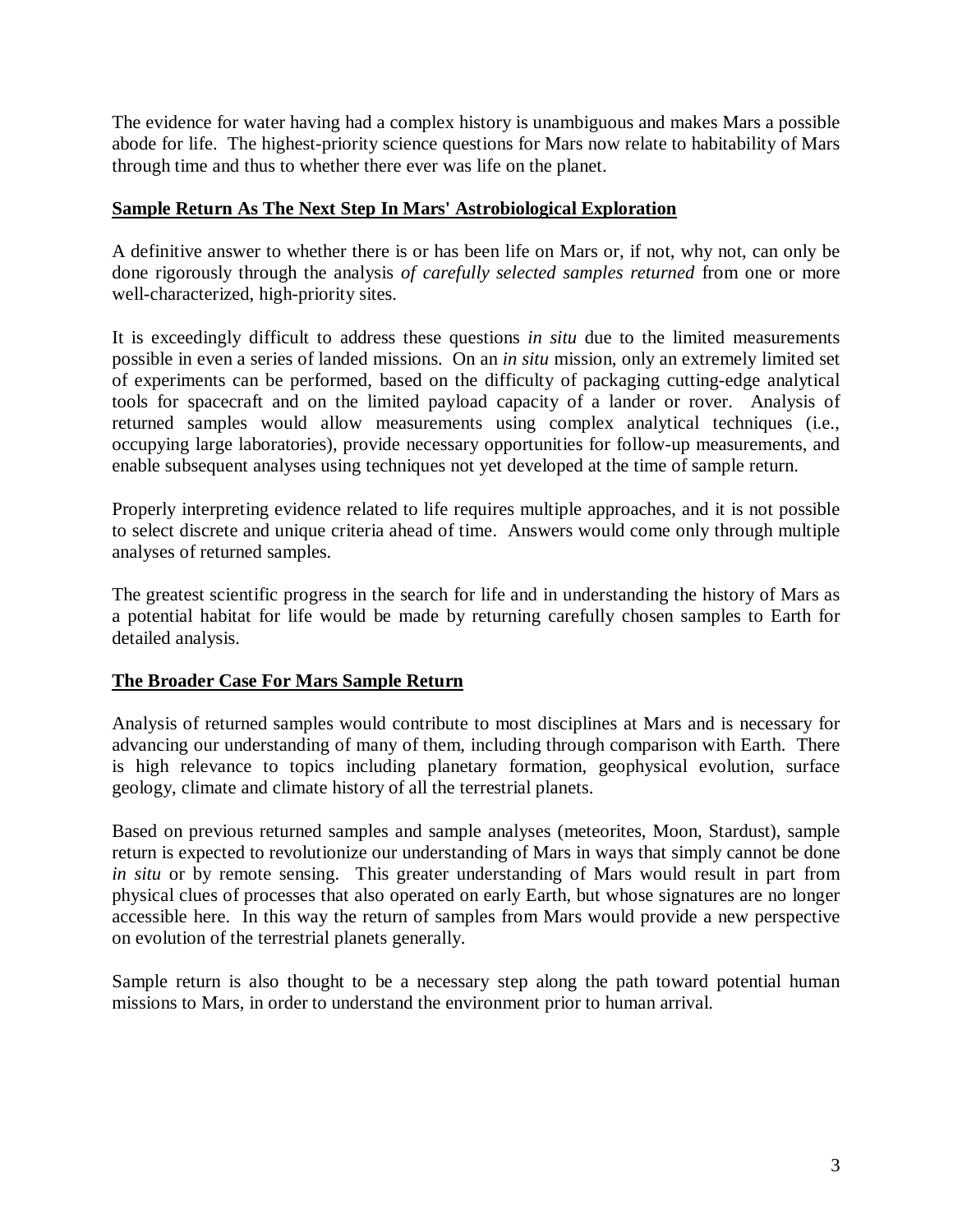#### **Progress By The Mars Exploration Program Has Made Sample Return Possible**

The "follow the water" approach, as implemented through an integrated program of Mars exploration, has provided the context and the scientific justification for sample return:

- Recent missions have validated our ability to extrapolate orbital measurements to surface characteristics;
- A diversity of water-active environments has been revealed; many of these have the potential to preserve key biogeochemical signatures;
- MSL in particular is designed to test the "habitability" of a site chosen from multiple candidates.

The Mars Exploration Program has also made great strides in developing the technologies needed for sample return:

- MPF and MER have demonstrated surface mobility, and MER has utilized much of the basic instrumentation needed to identify high-priority samples.
- MER and PHX have provided valuable experience in sample handling and surface preparations; MSL will go further.
- The MSL EDL system design could fully support MSR. It could deploy caching rovers and could accommodate an MSR Lander with a Fetch Rover and Mars Ascent Vehicle (MAV).
- The assets needed to identify sites for potential sample return (instruments on ODY, MEX, MRO) and to certify site safety (MRO HiRISE) are operating now.
- Experience with operating multiple missions at the planet in the same period has been demonstrated. Orbital relay assets have been utilized to support routine operations by landed craft and for critical events.

The tremendous productivity of the Mars missions, and the successful and productive interplay between missions, has resulted from the Program approach to Mars exploration. In addition, the missions flown in the last two decades (MPF, MGS, ODY, MER, MRO, MEX, PHX) and those planned for future flight (MSL, MAVEN, ExoMars) are remarkable in adhering in detail to the "seek, *in situ*, sample" approach outlined in the 1995 Mars Exobiology Strategy.

## **A Site For Sample Return Can Be Selected**

Exciting sites for potential sample return have been identified based on orbiter imaging and remote-sensing analysis. A site optimized for potential sample return could be chosen from the data now being collected, augmented with additional data obtained prior to when a site needs to be locked in.

The sample return site needs to be well characterized *in situ.* This could be done by returning to a previously visited site (e.g., the MSL site) or by going to a new site. Characterization of a new site would not require exploration by a precursor mission that would be as sophisticated as MSL. It could be done with an upgraded MER-class vehicle and instruments that would be a part of the proposed sample-return exploration. A choice between a previously visited site (e.g., MER or MSL) or a new site could be made for a potential caching rover prior to the 2018 launch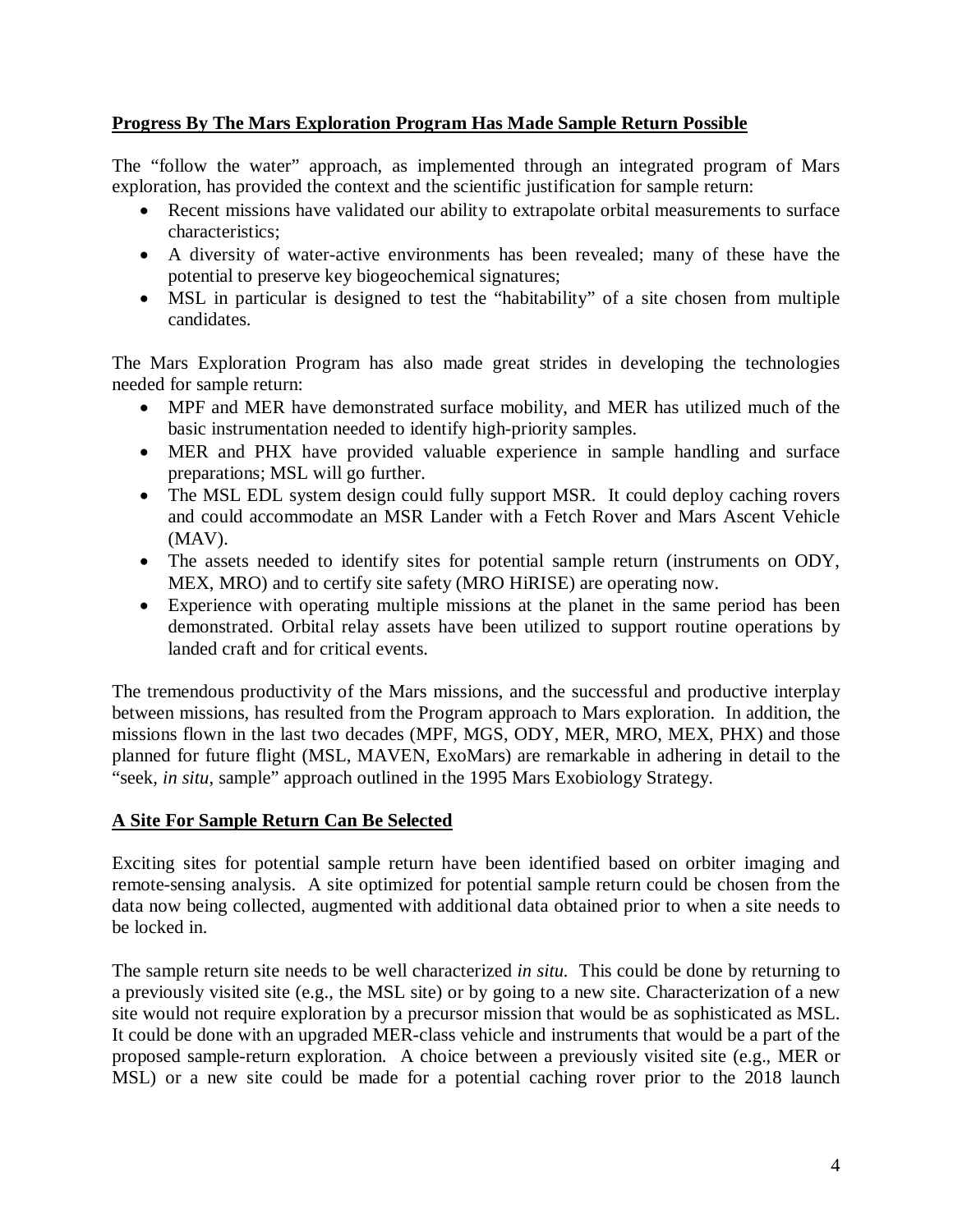opportunity; the same instrumentation and system capabilities could be used in either case, simplifying planning.

While the *in situ* detection of complex organics or other biosignatures would be highly motivating to return to that same site, such a detection is not required. The approaches to both life questions and other disciplines are much broader than, for example, the single litmus test of detecting complex organics, which may not be accessible at the surface today *even if life had developed in the past.* To further "buy down scientific risk" with additional precursor missions would not be necessary. Orbital data, validated by MSL and the preceding missions, should be sufficient to select a productive site, one with great potential to address both astrobiological and geochemical science.

A program to select the sample return site could be initiated now. We would want to assess the best site based on current information, to recommend observations of additional sites with the assets still available, and to consider new information as it becomes available.

#### **Remaining Steps To A Mars Sample Return**

A strategy that would conduct sample return as a campaign with a caching rover (MSR-C), followed by a sample return lander/rover (MSR-L) that would fetch the sample cache and loft it into orbit for rendezvous and return by an orbiter (MSR-O), would provide flexibility to return to a previously visited site (e.g., if motivated by an MSL discovery) or to go to a new site.

The recent program of frequent flights to Mars and operations on its surface demonstrates that samples could be collected from a well-chosen site and returned to Earth for study in a reasonable time even if that should require, as suggested here, several flight elements and launch opportunities.

In this way, a relatively modest (but still challenging) lander/rover would prepare an appropriate cache while the technology development needed for the proposed MSR-L (with its MAV) would proceed in parallel. Thus, the site for caching and subsequent potential sample return would be chosen after MSL results are available, but before the proposed MSR-C is launched.

This plan proposes that, within the next decade:

- The successful flight of MSL would validate the Entry, Descent and Landing capability needed in subsequent landed elements that would be part of a sample return campaign;
- The next mission in a sample return campaign would be a caching rover, with MER-class capabilities for characterizing the site and selecting samples;
- An intensive flight technology development for the proposed sample return lander, particularly for its MAV, would soon be started and sustained;
- Means of meeting planetary protection and contamination requirements, including advance work for the proposed sample receiving facility, would be integrated into planning from the beginning.